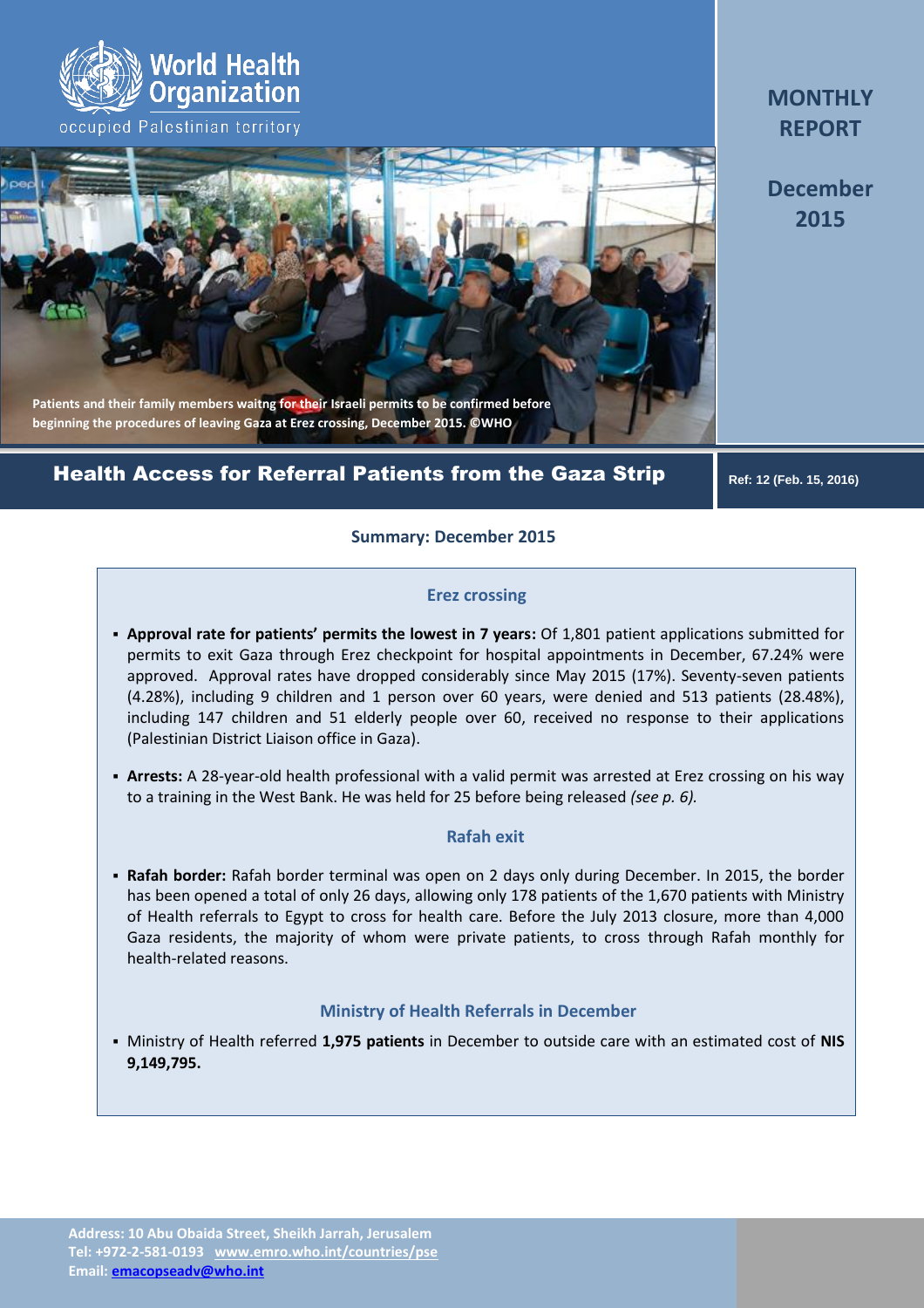# **Referrals of Gaza patients<sup>1</sup>**

The Palestinian Ministry of Health (MoH) issued 1,975 referrals<sup>1</sup> for Gaza patients in December, according to the Medical Referral Directorate data in Ramallah **(Table 1)**, similar to the monthly average in 2015. Referrals to non-MoH facilities in Gaza were 13% and to Israeli hospitals 3% higher than the monthly average of 2015. Referrals to East Jerusalem hosspitals were 2% and to Egypt 3% lower than the monthly average. December referrals to the Werst Bank hospitals were the average of 2015. 5 patients were referred to Jordan in December while the monthly average in 2015 is 3. **(Table 1** and **Chart 1)**.

In December, 46% of referrals issued for Gaza patients were for females while 54% were for males. 28% of all referrals were for children under the age of 18 while 21% were for elderly patients over 60 years old. 87% of all referrals were for hospital admissions while the rest (13%) were for outpatient clinics.

| Table 1: Palestinian MoH referrals by destination, January to December 2015 |             |       |       |       |            |       |       |       |       |                |                |            |              |
|-----------------------------------------------------------------------------|-------------|-------|-------|-------|------------|-------|-------|-------|-------|----------------|----------------|------------|--------------|
| Referral<br><b>Destination</b>                                              | Jan.        | Feb.  | Mar.  | Apr.  | <b>May</b> | June  | July  | Aug.  | Sept. | Oct.           | Nov.           | <b>Dec</b> | <b>TOTAL</b> |
| Gaza (non-MoH<br>facilities)                                                | 208         | 292   | 288   | 246   | 236        | 248   | 168   | 221   | 253   | 230            | 335            | 283        | 3,008        |
| WB (MoH and<br>non-MoH)                                                     | 348         | 368   | 537   | 462   | 554        | 445   | 487   | 571   | 555   | 493            | 417            | 481        | 5,718        |
| East Jerusalem                                                              | 595         | 616   | 1,075 | 934   | 893        | 793   | 737   | 945   | 778   | 766            | 786            | 795        | 9,713        |
| Jordan                                                                      | $\mathbf 0$ | 1     | 4     | 4     | 2          | 5     | 3     | 9     | 4     | $\overline{2}$ | $\overline{2}$ | 5          | 41           |
| Israel                                                                      | 198         | 214   | 329   | 320   | 366        | 301   | 321   | 382   | 299   | 359            | 356            | 301        | 3,746        |
| Egypt                                                                       | 132         | 106   | 174   | 148   | 104        | 159   | 141   | 182   | 161   | 129            | 124            | 110        | 1,670        |
| <b>Total</b>                                                                | 1,481       | 1,597 | 2,407 | 2,114 | 2,155      | 1,951 | 1,857 | 2,310 | 2,050 | 1,979          | 2,020          | 1,975      | 23,896       |

Source: MoH Medical Referral Directorate, Ramallah, January 14, 2016. $^1$ 



Of the 1,975 patients issued Ministry of Health referrals in December, 1,582 (80%) depended on obtaining Israeli permits for access through Erez checkpoint and 110 (5.6%) required approval from Egypt to exit through Rafah (and required the Rafah border to be accessible).

 $\overline{a}$ 

 $^1$  Referral data used in the WHO monthly reports since October 2015 reflect the financial decision-based data for Gaza patients, as received from the MoH Medical Referral Directorate in Ramallah, rather than the number of unique patients. The data include renewals of referrals for Gaza patients to Egypt who are still waiting for access through Rafah, approvals for additional financial coverage needed for in-patients in hospital, and special additional referrals; numbers are therefore higher than the patient-based data from the Gaza referral office previously used in the monthly reports. The data have been adjusted in the tables below so that trends can be evaluated. Since 2010, WHO's annual reports are based on data from the MoH Medical Referral Directorate in Ramallah.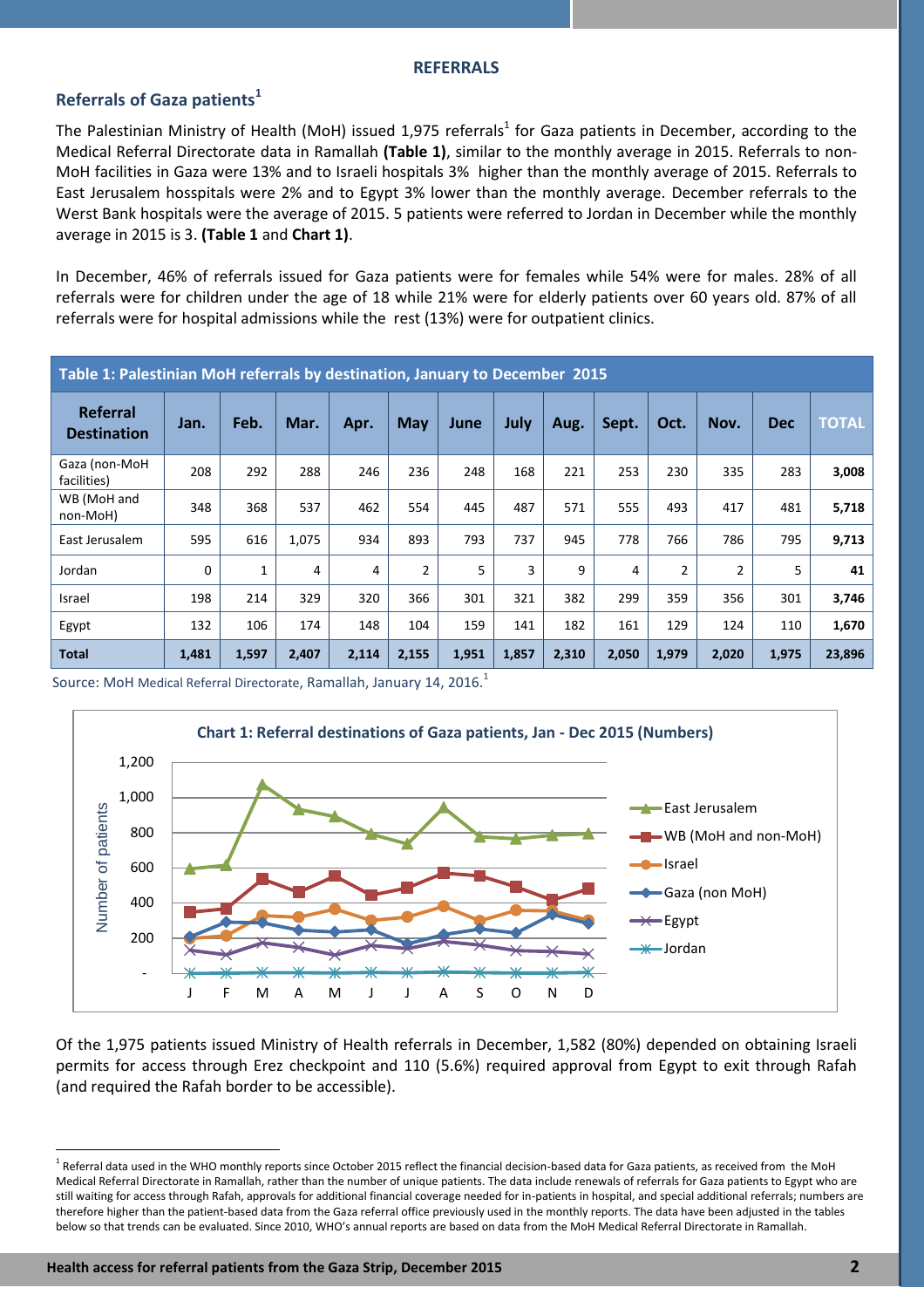The RAD in Ramallah reported an estimated cost of **NIS 9,149,795** for the 1,975 referrals for Gaza patients in December**.**

## **Access through Rafah terminal**

**Two days access to Egypt during December:** According to Palestinian officials at Rafah terminal, Rafah border terminal was open only for 2 days in December, allowing 1,558 travellers to exit towards Egypt, among them 30 patients (25 of them were transferred by ambulance and 5 as regular travellers). No medical delegates or medical aid entered Gaza during the month.

During the year, the crossing was open on only 26 days for humanitarian cases, allowing only 178 patients to cross into Egypt for health care. On another 6 days, the terminal was open only for return, allowing travellers from Gaza who had been stranded in Egypt to enter to Gaza. Before the July 2013 closure, more than 4,000 Gaza residents crossed Rafah monthly for health-related reasons **(Chart 2).**



## **Access through Erez**

In December, there were 1,801 applications from patients for permits to cross Erez for health care (53.03% males and 46.97% females). 30.21% were applications for children under 18 years and 16.99% were for elderly people above 60. Applications submitted this month were mainly for patients who need health care in oncology 469 (26%), cardiology 168 (9.33%), orthopedics 161 (8.94%), ophthalmology 151 (8.38%), pediatrics 144 (8%), hematology 124 (6.89%), and neurosurgery 116 (6.44%).

Of the total permit applications, 913 (50.69%) were for patients destined to hospitals in East Jerusalem, 473 (26.26%) to the West Bank, 400 (22.21%) to Israel, and 15 (0.83%) to Jordan. The top receiving hospitals in December were Makassed 453 (25.15%), Augusta Victoria 307 (17.05%), Annajah university 195 (10.83%), Tel-Hashomir 133 (7.38%), Hadassa Ein Karem 101 (5.61%)and St. John's Eye 100 (5.55%).

The total number was a 20% drop from the previous month. In the past 3 years **(Chart 3)** there has been a trend toward higher demand on acess to health care through Erez due to blocked access to Egypt, especially for private patients and due to lack of resources in the health system in Gaza.

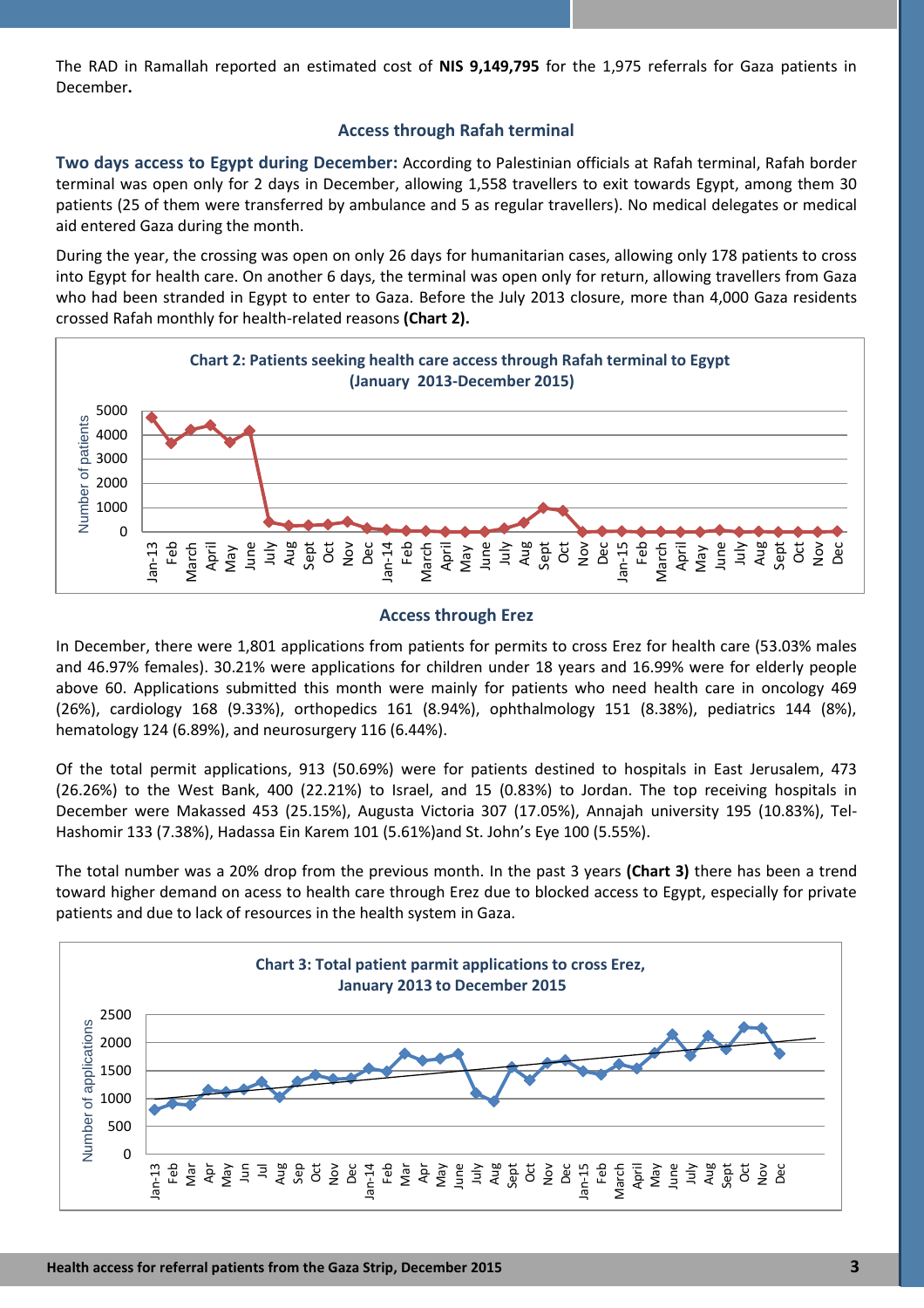The process of applying for a permit is time-consuming and complicated, and sometimes requires multiple attempts which delays health care. The patient must have a valid financial commitment from the Palestinian MoH and documentation of an appointment from the receiving hospital. If the validity of either expires before the patient receives a permit, the application process must be repeated. Patients also sometimes reapply after they are denied a permit or if no response is received and the treatment is urgent. December data showed that out of the 1,801 applications submitted in the Palestinian coordianation office, 186 (10.33%) applications were repeated attempts.

In December, the Palestinian District Coordination office reported that 1,211 (67.24%) applications for permits for patients were approved **(Table 2)**, the lowest approval rate since May 2009. 77 applicants (4.28%) were denied access. 513 (28.48%) did not receive an answer to their applications in time for their hospital appointments and therefore suffered delay in health care, the highest delay rate since September 2009.

According to the Palestinian Coordination office head, some delay may be due to a personnel change in the Israeli officer in charge of patient permits and soldiers working in the coordination system. The recent Israeli decision to expand security interviews to patients' companions up to age 55 may also affect permits of patients, especially for parents of sick children. He also reported that ambulance coordination has taken much longer in recent motnhs.

Permit applications should be submitted to the Israeli district liasion office 7-10 days prior to the hospital appointment date but in December, out of the total 1,801 applications from patients with hospital appointments scheduled during the month, 320 (17.77%) were submitted less than a week before the referral hospital appointment date, 821 (45.59%) applications were submitted 8-14 days before the appointment, 627 (34.81%) were 15-30 days before, and 33 (1.83%) were more than 30 days before the hospital appointment.

| Table 2: Israeli responses to permit requests to cross Erez, by age, sex and GSS interviews, December 2015 |              |     |                 |     |          |               |     |                |                |              |  |
|------------------------------------------------------------------------------------------------------------|--------------|-----|-----------------|-----|----------|---------------|-----|----------------|----------------|--------------|--|
| Age group                                                                                                  | <b>Total</b> |     | <b>Approved</b> |     |          | <b>Denied</b> |     | <b>Delayed</b> | Called by GSS* |              |  |
|                                                                                                            |              | M   |                 | M   |          | M             |     | M              |                | $\mathbf{M}$ |  |
| $0 - 3$                                                                                                    | 82           | 129 | 66              | 91  |          |               | 15  | 37             | $\theta$       | 0            |  |
| $4 - 17$                                                                                                   | 147          | 186 | 100             | 131 | 3        | 4             | 44  | 51             |                |              |  |
| $18 - 40$                                                                                                  | 213          | 282 | 137             | 142 | 9        | 33            | 67  | 107            | 7              | 23           |  |
| $41 - 60$                                                                                                  | 255          | 201 | 176             | 114 | 9        | 16            | 70  | 71             | 13             | 12           |  |
| Over <sub>60</sub>                                                                                         | 149          | 157 | 127             | 127 | $\Omega$ |               | 22  | 29             | $\theta$       | 3            |  |
| Sub-total                                                                                                  | 846          | 955 | 606             | 605 | 22       | 55            | 218 | 295            | 22             | 39           |  |
| <b>Total</b>                                                                                               | 1,801        |     | 1,211 (67.24%)  |     |          | 77 (4.28%)    |     | 513 (28.48%)   | 61 (3.39%)     |              |  |

\* GSS = Israeli General Security Services

Source: Palestinian District Coordination office, MoH –Gaza

Total patient permit applications in December 2015 were 7% higher than the corresponding month in 2014 while the approval rate was 14.65% lower and denial rate was 0.96% higher than in December 2014. Comparing applications in 2015 to those in 2014, appliations were 21.2% higher, approval rate was 5% lower and denial rate was double in 2015 than in 2014 (**Table 3**).

| Table 3: Israeli District Liaison Office decisions on permit requests to cross Erez, by response, and sex of applicant (2015 |               |                                |        |                         |        |  |                              |        |                               |        |  |  |
|------------------------------------------------------------------------------------------------------------------------------|---------------|--------------------------------|--------|-------------------------|--------|--|------------------------------|--------|-------------------------------|--------|--|--|
| compared to 2014)                                                                                                            |               |                                |        |                         |        |  |                              |        |                               |        |  |  |
| <b>Period</b>                                                                                                                | December 2014 |                                |        | December 2015           |        |  | January-December 2014        |        | January-December 2015         |        |  |  |
| <b>Total</b>                                                                                                                 |               | 1,684<br>(F:760; M:924)        |        | 1,801<br>(F:846; M:955) |        |  | 18,266<br>(F:8,301; M:9,965) |        | 22,138<br>(F:10,315;M:11,823) |        |  |  |
| Approved                                                                                                                     |               | 1,379<br>(F:651; M:728)        | 81.89% | 1,211<br>(F:606; M:605) | 67.24% |  | 14,921<br>(F:7,124; M;7,797) | 81.69% | 16,970<br>(F:8,389;M:8,581)   | 76.66% |  |  |
| <b>Denied</b>                                                                                                                |               | 56<br>(F:20; M:36)             | 3.32%  | 77<br>(F:22; M:55)      | 4.28%  |  | 528<br>(F:176; M:352)        | 2.89%  | 1,267<br>(F:403;M:864)        | 5.72%  |  |  |
| Delayed                                                                                                                      |               | 249<br>14.79%<br>(F:89; M:160) |        | 513<br>(F:218; M:295)   | 28.48% |  | 2,817<br>(F:1,001; M:1,816)  | 15.42% | 3,901<br>(F:1,523;M:2,378)    | 17.62% |  |  |
| -- of which called<br>for GSS<br><i>interrogation</i><br>(of total applicants)                                               |               | 20<br>(F:1;M:19)               | 1.19%  | 61<br>(F:22; M:39)      | 3.39%  |  | 179<br>(F.21; M.158)         | 0.98%  | 230<br>(F:60;M:170)           | 1.04%  |  |  |

*Source: Palestinian District Coordination office, MoH -Gaza.*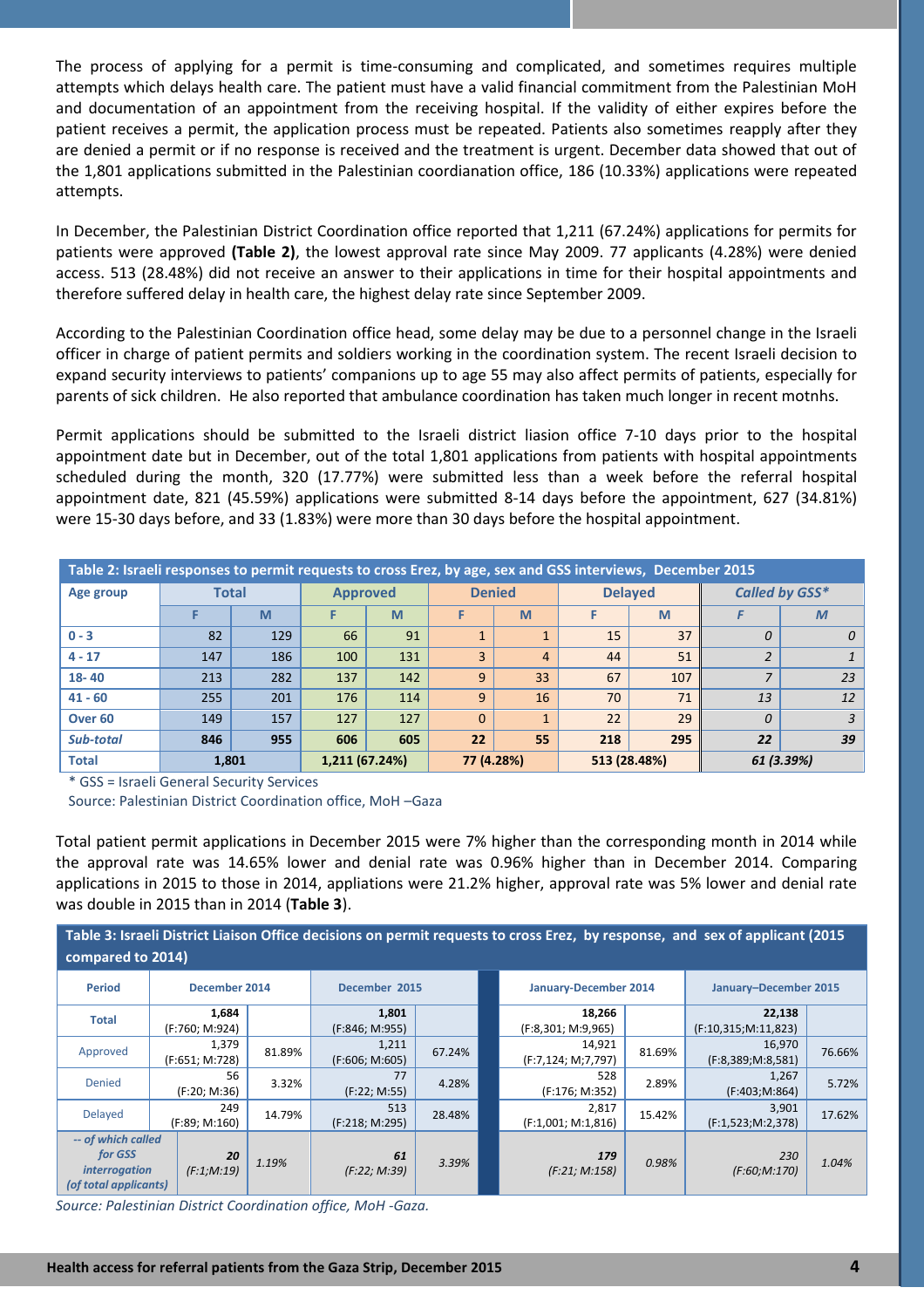**Patient companions**: In December, 1,858 applications for relatives accompanying patients (including parents of children) were submitted to the Israeli authorities. Only 58.93% were approved, 10.5% lower than the average for the year 2015. 4.25% were denied and 36.82% were pending**.** Only one first-degree relative is permitted and permits are now conditional on security interviews for those aged up to 55 years. Hindering access for parents to accompany their sick children in effect delays medical care to children.

**Financial coverage:** 91.95% of all patients applying for Israeli permits in December were referred by the Palestinian MoH, 2.89% were self-funded, 1.78% were funded by Nour Al-Alam foundation, 1.78% by Peres Center for Peace, 0.78% by Physicians for Human Rights-Israel, 0.39% by the Military Medical Services, 0.06% by Hadassa fund, 0.06% by an insurance company and 0.33% by other organizations.

**Chart 4** shows a decline after July 2015 in Israeli approvals for patients' permit applications and an increase in delays. Recent delays reflect slow processing of applications by the Israeli side. The trend toward delays also affects companions' applications.



*Source: Palestinian District Coordination office, MoH -Gaza.*

**Denied care:** 77 patients (55 males; 22 females) were denied permits to access through Erez, including 9 children and 1 patient over 60 years old. Of the denied patients, 68 patients had appointments in East Jerusalem and West Bank hospitals and 9 in Israel. 70 were financially covered by the Palestinian MoH, 3 were self-funded, and 4 by other government services or Israeli NGOs. Of those denied: 6.49% (5 patients) had submitted their applications less than 8 days before the hospital appointment; 35.06% (27) had waited for a response for 8-14 days; 49.35% (38) waited 15-30 days; and 9.09% (7) patients waited more than 30 days. The denied patients had appointments for neurosurgery (22), orthopedics (14), oncology (6), urology (5), internal medicine (4) and the remaining (26) patients were for 15 other specialties.

**Delayed care:** 513 patient applicants were delayed in reaching health care in December, the highest delayed number of applications since January 2008. 513 applications (295 males; 218 females), including 147 children and 51 patients over the age of 60, received no response to their applications and consequently lost their hospital appointments. Of the 513 patients delayed, 79.34% had scheduled appointments in East Jerusalem or West Bank hospitals, 19.69% in Israel, and 0.97% in Jordan. The delayed patients had scheduled appointments in oncology (123), ophthalmology (53), pediatrics (48), orthopedics (47), cardiology (46), neurosurgery (35), hematology (34), urology (22), general surgery (17), nuclear medicine (14), nephrology (14), internal medicine (12), and the remaining (48) were for 13 other specialties.

Out of 513 delayed patient applicants, 13.65% had submitted their applications 1-7 days prior to the appointment date. However, 48.54% waited 8-14 days, 36.45% waited 15-30 days and 1.36% waited more than 30 days for a response to their permit request. 47 patients out of the delayed were eventually approved late, within the first 2 weeks of January 2016.